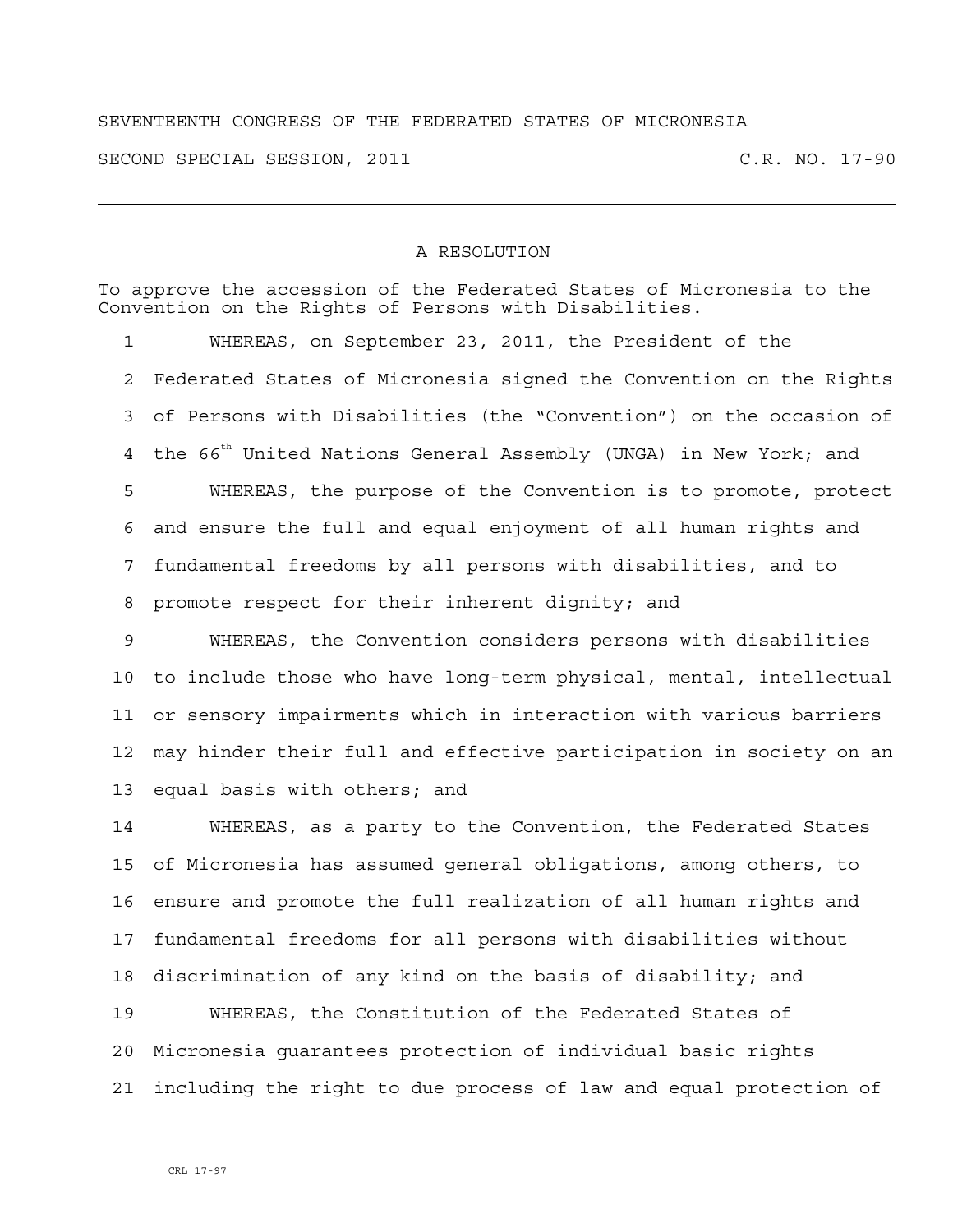1 the laws, which in effect prohibits any form of discrimination 2 against persons with disabilities; and

3 WHEREAS, the Congress of the Federated States of Micronesia, 4 taking into consideration the fact that the Federated States of 5 Micronesia is a signatory to the Biwako Millennium Framework for 6 Action Towards an Inclusive, Barrier-free and Rights-based Society 7 for persons with Disabilities in Asia and the Pacific (BMF) and 8 the United Nations Convention on the Rights of the Child (CRC), 9 approved on September 20, 2009 the FSM National Policy on 10 Disability; now, therefore,

11 BE IT RESOLVED by the Seventeenth Congress of the Federated 12 States of Micronesia, Second Special Session, 2011, that the 13 Congress hereby approves the accession of the Federated States of 14 Micronesia to the Convention on the Rights of Persons with 15 Disabilities; and

16 BE IT FURTHER RESOLVED that certified copies of this 17 resolution be transmitted to the President of the Federated States 18 of Micronesia and to the Governor of each of the four States; and 19 20 21 22

- 23
- 24

25 BE IT FURTHER RESOLVED that the President is hereby